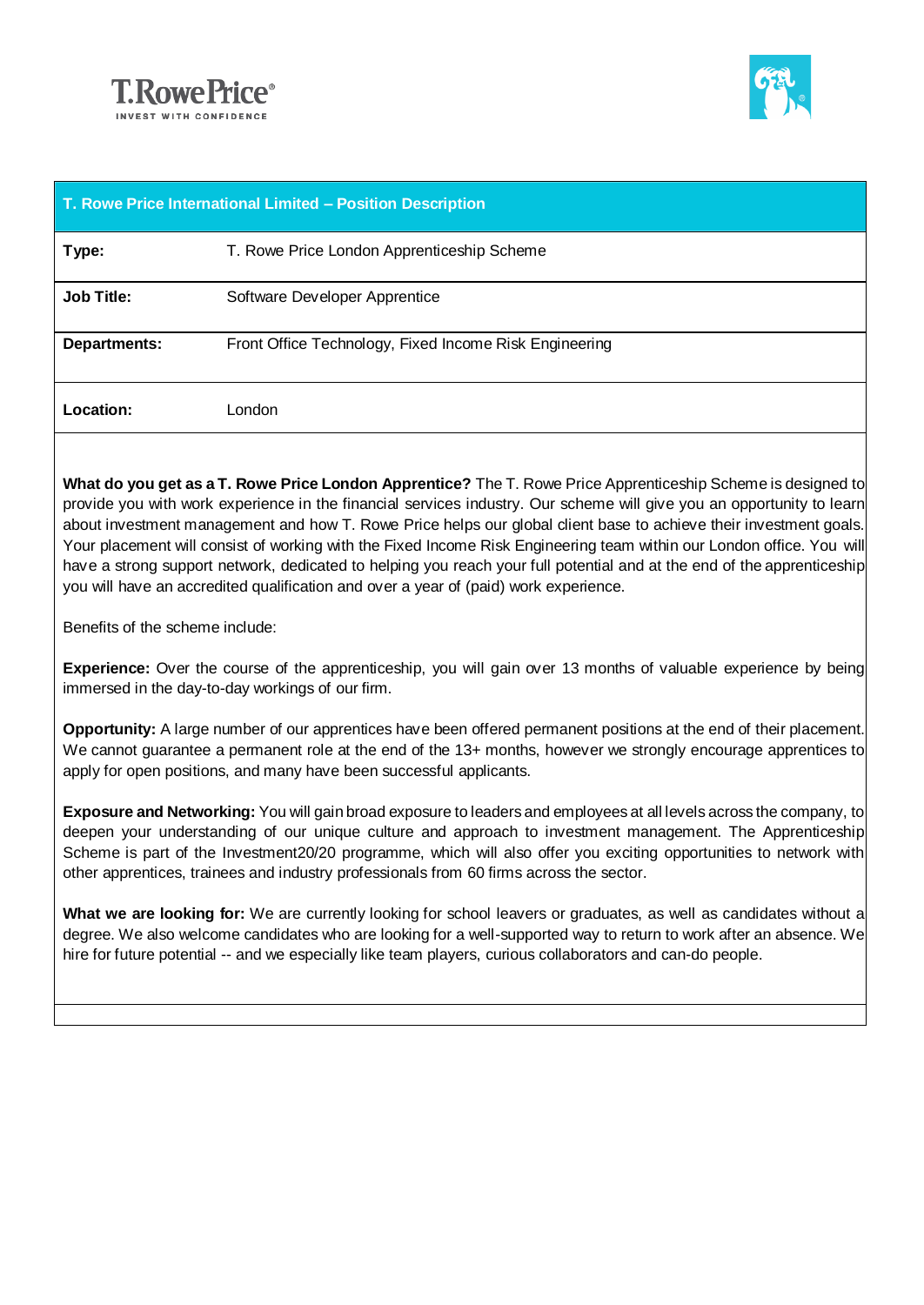



### **DEPARTMENT SUMMARIES**

### **Fixed Income Risk Engineering (FIRE):**

Risk Management is a critical function in Asset Management. FIRE develops software to enable Risk Managers, Portfolio Managers and Quant Analysts, who work in the Front Office, to better understand how financially risky their investments are, in relation to expectations and the market in general and to help estimate potential losses from unexpected events. This requires the running of thousands of calculations and producing millions of results that need to be processed, stored and delivered to the users every day in a digestible way. The users use interactive applications we build to analyse these results and make better informed investment decisions. They also provide the analysis to clients and external regulators.

We do this all in a cloud first agile development team. An apprentice would help us in various parts of our implementation, by participating in modern development methodologies, helping build tools to improve our system monitoring capabilities, building utilities for end users and being involved in end user support, thereby enhancing their understanding of fixed income asset management.

**Standard/Qualification:** Level 4 Software Developers Apprenticeship

### **Minimum Duration of Apprenticeship:** 13+ months

**Role and Responsibilities Overview:** Become a member of the global Risk Engineering Team and develop software that enables the Front Office to make better investment decisions.

#### **The apprentice will gain experience and an understanding of the following areas:**

- Agile Software Engineering practices
- Developing Software in AWS Cloud environments
- **Backend development in JavaScript, Kotlin and Python**
- UI development in JavaScript, Typescript and React
- Working with Databases like PostgreSQL
- **EXECU INCOME ASSET Management and Financial Services**

**Career Path:** This is a good place to begin your career if you are interested in the technology or Fintech industry. T Rowe Price is a great place to learn and has a very collaborative atmosphere, while working on cutting edge technology platforms and within Financial Services.

**The apprentice will spend time in the following teams:** Fixed Income Risk Engineering

#### **The tasks the apprentice will carry out as part of a team include:**

- Implement new tools that enhance our system administration capabilities.
- Implement data analysis utilities for end users
- Participate in end-to-end application development for our cloud-based platform
- Participate in end user operational support on the platform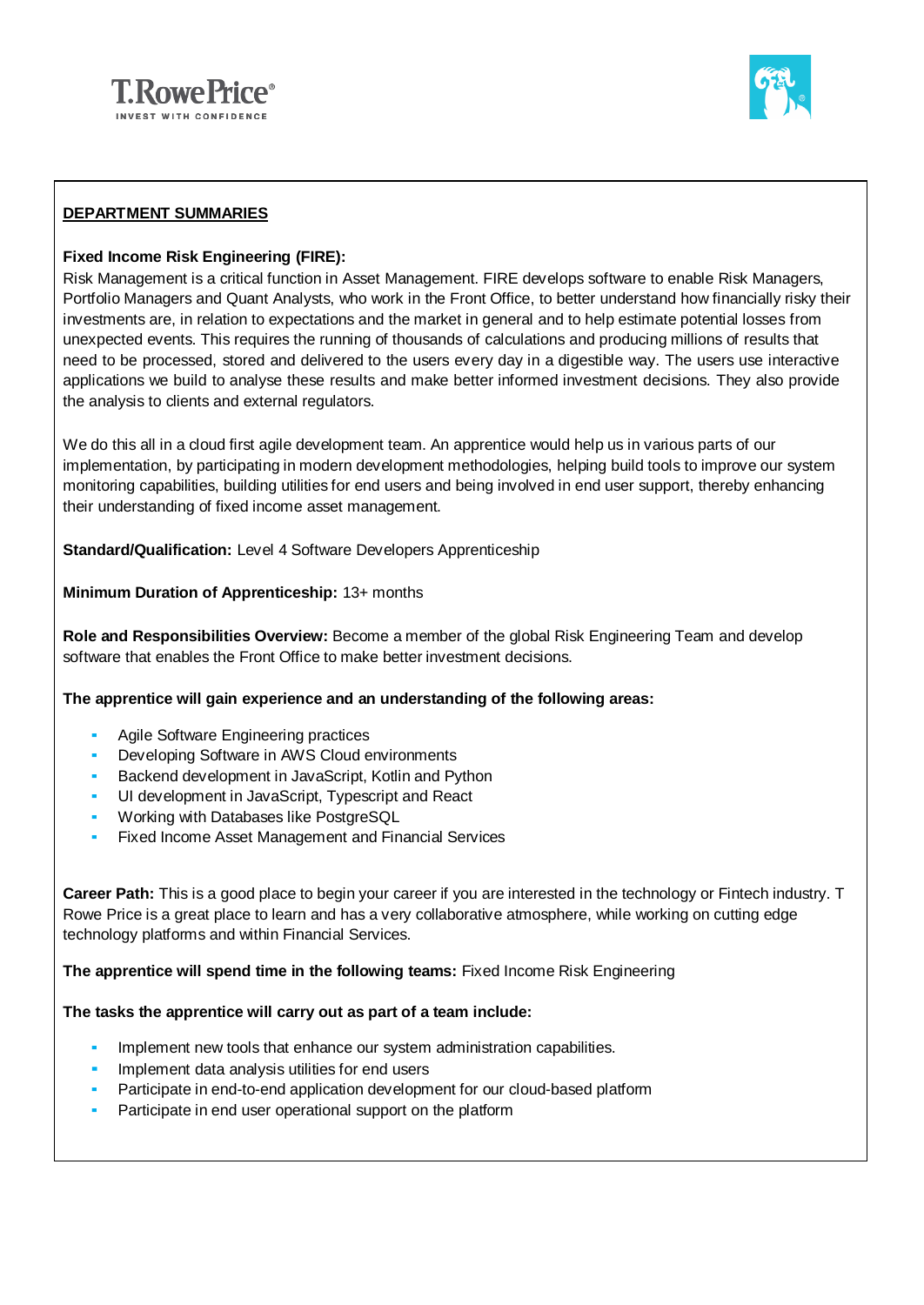



#### **APPRENTICESHIP OVERVIEW**

The **T. Rowe Price Apprenticeship Scheme,** a London-based initiative**,** forms part of our Corporate Responsibility strategy. We aim to focus on local unemployment by working in collaboration with our charity partner, the East London Business Alliance (ELBA) and Investment 20/20 to source candidates. The scheme this year offers a role based in our London office, near Bank Tube Station. based in our London office, near Bank Tube Station. Candidates will be supported in a number of ways, including our commitment to offer the London Living Wage (LLW) for all positions, supported learning throughout the scheme and a host of benefits attached to the opportunity

#### **FIRM OVERVIEW**

We are a global asset management firm -- our purpose is to help people save and invest their money. We are based in America and have offices in 16 locations around the world, including Central London. We employ over 7,100 people worldwide and are committed to attracting, developing and retaining talented and diverse employees.

Money matters are quite personal. Money can be used to make great changes in our lives, and in society overall. Alternatively, money troubles can cause great turmoil. We seek to provide greater access to investments and investing practices which help people navigate money issues and make more informed decisions.

We think it's important to leave a positive mark on the world, and we're looking for people who feel the same. We are a commission-free company where values such as teamwork, collaboration and trust are rewarded.

As of 30 September 2021, T. Rowe Price has more than USD \$1.61 trillion in assets under management and serves clients in more than 50 countries worldwide.

For more information about the Firm, please visit [http://www.troweprice.com](http://www.troweprice.com/) or *[www.troweprice.com/institutional](http://www.troweprice.com/institutional)*

We are currently looking for candidates who are interested in embarking on a fantastic career with T. Rowe Price.

## **PERSONAL ATTRIBUTES / SKILLS / QUALIFICATIONS**

We are interested in hearing from candidates from a variety of backgrounds who can demonstrate a passion for technology and keen to learn about new developments, tools and trends in the sector.

Outlined below are some of the typical attributes that we look for in our apprentices:

- Good verbal and written communication skills
- Self-motivated with a strong work ethic
- Good organisational skills and attention to detail
- Presentable and professional at all times
- Enthusiastic and willing to contribute ideas
- Keenness to learn and adapt in a constantly changing environment
- Commitment to undertake further study for any relevant industry qualifications

We are looking for candidates who have studied to A Level or BTEC Level 3 Standard and can demonstrate a passion for up to date technologies through portfolios or projects. We are looking for candidates who have programmed/scripted at any level, in any language.